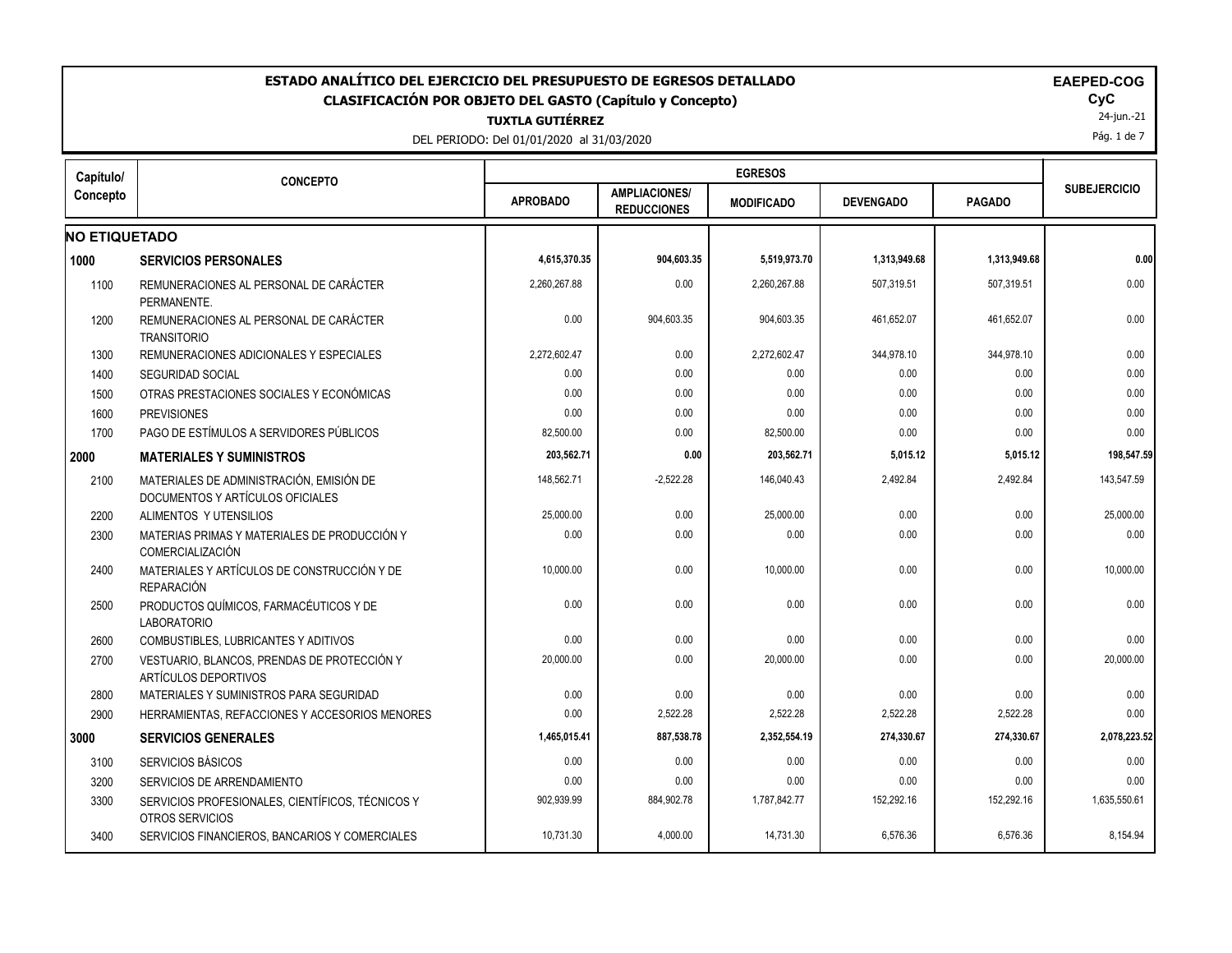#### **TUXTLA GUTIÉRREZ** ESTADO ANALÍTICO DEL EJERCICIO DEL PRESUPUESTO DE EGRESOS DETALLADO<br>CLASIFICACIÓN POR OBJETO DEL GASTO (Capítulo y Concepto) **ELAGO**COGO EL GOGO DEL GASTO (Capítulo y Concepto) **CLASIFICACIÓN POR OBJETO DEL GASTO (Capítulo y Concepto) CyC**

DEL PERIODO: Del 01/01/2020 al 31/03/2020

24-jun.-21

Pág. 2 de 7

| Capítulo/ | <b>CONCEPTO</b>                                             | <b>EGRESOS</b>  |                                            |                   |                  |               |                     |
|-----------|-------------------------------------------------------------|-----------------|--------------------------------------------|-------------------|------------------|---------------|---------------------|
| Concepto  |                                                             | <b>APROBADO</b> | <b>AMPLIACIONES/</b><br><b>REDUCCIONES</b> | <b>MODIFICADO</b> | <b>DEVENGADO</b> | <b>PAGADO</b> | <b>SUBEJERCICIO</b> |
| 3500      | SERVICIOS DE INSTALACIÓN, REPARACIÓN,                       | 123,493.97      | 2,636.00                                   | 126,129.97        | 16,030.52        | 16,030.52     | 110,099.45          |
|           | MANTENIMIENTO Y CONSERVACIÓN                                |                 |                                            |                   |                  |               |                     |
| 3600      | SERVICIOS DE COMUNICACIÓN SOCIAL Y PUBLICIDAD               | 66,500.00       | 0.00                                       | 66,500.00         | 0.00             | 0.00          | 66,500.00           |
| 3700      | SERVICIOS DE TRASLADO Y VIÁTICOS                            | 131,669.19      | 0.00                                       | 131,669.19        | 18,490.15        | 18,490.15     | 113,179.04          |
| 3800      | SERVICIOS OFICIALES                                         | 130,000.00      | $-4,000.00$                                | 126,000.00        | 48,402.48        | 48,402.48     | 77,597.52           |
| 3900      | OTROS SERVICIOS GENERALES                                   | 99,680.96       | 0.00                                       | 99,680.96         | 32,539.00        | 32,539.00     | 67,141.96           |
| 4000      | TRANSFERENCIAS, ASIGNACIONES, SUBSIDIOS Y OTRAS AYI         | 244,489.29      | 0.00                                       | 244,489.29        | 0.00             | 0.00          | 244,489.29          |
| 4100      | TRANSFERENCIAS INTERNAS Y ASIGNACIONES AL SECTOR<br>PÚBLICO | 0.00            | 0.00                                       | 0.00              | 0.00             | 0.00          | 0.00                |
| 4200      | TRANSFERENCIAS AL RESTO DEL SECTOR PÚBLICO                  | 0.00            | 0.00                                       | 0.00              | 0.00             | 0.00          | 0.00                |
| 4300      | <b>SUBSIDIOS Y SUBVENCIONES</b>                             | 219,489.29      | 0.00                                       | 219,489.29        | 0.00             | 0.00          | 219,489.29          |
| 4400      | AYUDAS SOCIALES                                             | 25,000.00       | 0.00                                       | 25.000.00         | 0.00             | 0.00          | 25,000.00           |
| 4500      | PENSIONES Y JUBILACIONES                                    | 0.00            | 0.00                                       | 0.00              | 0.00             | 0.00          | 0.00                |
| 4600      | TRANSFERENCIAS A FIDEICOMISOS, MANDATOS Y OTROS<br>ANÁLOGOS | 0.00            | 0.00                                       | 0.00              | 0.00             | 0.00          | 0.00                |
| 4700      | TRANSFERENCIAS A LA SEGURIDAD SOCIAL                        | 0.00            | 0.00                                       | 0.00              | 0.00             | 0.00          | 0.00                |
| 4800      | <b>DONATIVOS</b>                                            | 0.00            | 0.00                                       | 0.00              | 0.00             | 0.00          | 0.00                |
| 4900      | <b>TRANSFERENCIAS AL EXTERIOR</b>                           | 0.00            | 0.00                                       | 0.00              | 0.00             | 0.00          | 0.00                |
| 5000      | <b>BIENES MUEBLES, INMUEBLES E INTANGIBLES</b>              | 110,000.00      | 0.00                                       | 110,000.00        | 78,824.40        | 78,824.40     | 31,175.60           |
| 5100      | MOBILIARIO Y EQUIPO DE ADMINISTRACIÓN                       | 110,000.00      | $-11,516.61$                               | 98,483.39         | 67,307.79        | 67,307.79     | 31,175.60           |
| 5200      | MOBILIARIO Y EQUIPO EDUCACIONAL Y RECREATIVO                | 0.00            | 0.00                                       | 0.00              | 0.00             | 0.00          | 0.00                |
| 5300      | EQUIPO E INSTRUMENTAL MÉDICO Y DE LABORATORIO               | 0.00            | 0.00                                       | 0.00              | 0.00             | 0.00          | 0.00                |
| 5400      | VEHÍCULOS Y EQUIPO DE TRANSPORTE                            | 0.00            | 0.00                                       | 0.00              | 0.00             | 0.00          | 0.00                |
| 5500      | EQUIPO DE DEFENSA Y SEGURIDAD                               | 0.00            | 0.00                                       | 0.00              | 0.00             | 0.00          | 0.00                |
| 5600      | MAQUINARIA, OTROS EQUIPOS Y HERRAMIENTAS                    | 0.00            | 11,516.61                                  | 11,516.61         | 11,516.61        | 11,516.61     | 0.00                |
| 5700      | ACTIVOS BIOLÓGICOS                                          | 0.00            | 0.00                                       | 0.00              | 0.00             | 0.00          | 0.00                |
| 5800      | <b>BIENES INMUEBLES</b>                                     | 0.00            | 0.00                                       | 0.00              | 0.00             | 0.00          | 0.00                |
| 5900      | <b>ACTIVOS INTANGIBLES</b>                                  | 0.00            | 0.00                                       | 0.00              | 0.00             | 0.00          | 0.00                |
| 6000      | <b>INVERSIÓN PÚBLICA</b>                                    | 0.00            | 0.00                                       | 0.00              | 0.00             | 0.00          | 0.00                |
| 6100      | OBRA PÚBLICA EN BIENES DE DOMINIO PÚBLICO                   | 0.00            | 0.00                                       | 0.00              | 0.00             | 0.00          | 0.00                |
| 6200      | OBRA PÚBLICA EN BIENES DE DOMINIO PROPIO                    | 0.00            | 0.00                                       | 0.00              | 0.00             | 0.00          | 0.00                |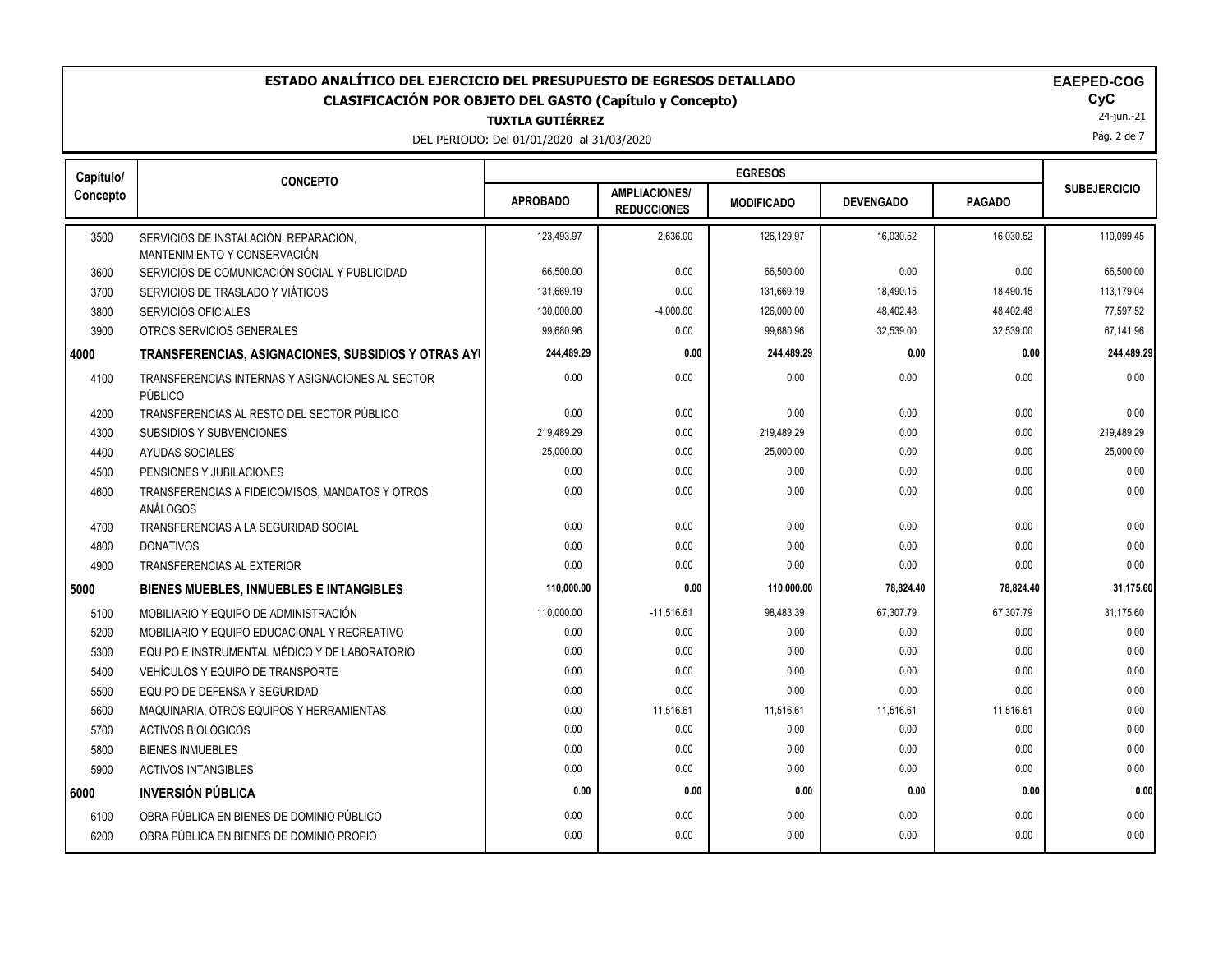# ESTADO ANALÍTICO DEL EJERCICIO DEL PRESUPUESTO DE EGRESOS DETALLADO<br>CLASIFICACIÓN POR OBJETO DEL GASTO (Capítulo y Concepto) **EXACIGADO DE EGRESOS DE EL ESTADO ANALÍTICO** DE EQC **CLASIFICACIÓN POR OBJETO DEL GASTO (Capítulo y Concepto) CyC**

**TUXTLA GUTIÉRREZ**

DEL PERIODO: Del 01/01/2020 al 31/03/2020

| <b>EAEPED-COG</b> |  |
|-------------------|--|
|-------------------|--|

24-jun.-21 Pág. 3 de 7

| Capítulo/         | <b>CONCEPTO</b>                                                         |                 |                                            | <b>EGRESOS</b>    |                  |               |                     |
|-------------------|-------------------------------------------------------------------------|-----------------|--------------------------------------------|-------------------|------------------|---------------|---------------------|
| Concepto          |                                                                         | <b>APROBADO</b> | <b>AMPLIACIONES/</b><br><b>REDUCCIONES</b> | <b>MODIFICADO</b> | <b>DEVENGADO</b> | <b>PAGADO</b> | <b>SUBEJERCICIO</b> |
| 6300              | PROYECTOS PRODUCTIVOS Y ACCIONES DE FOMENTO                             | 0.00            | 0.00                                       | 0.00              | 0.00             | 0.00          | 0.00                |
| 7000              | <b>INVERSIONES FINANCIERAS Y OTRAS PROVISIONES</b>                      | 0.00            | 0.00                                       | 0.00              | 0.00             | 0.00          | 0.00                |
| 7100              | INVERSIONES PARA EL FOMENTO DE ACTIVIDADES<br><b>PRODUCTIVAS</b>        | 0.00            | 0.00                                       | 0.00              | 0.00             | 0.00          | 0.00                |
| 7200              | ACCIONES Y PARTICIPACIONES DE CAPITAL                                   | 0.00            | 0.00                                       | 0.00              | 0.00             | 0.00          | 0.00                |
| 7300              | COMPRA DE TÍTULOS Y VALORES                                             | 0.00            | 0.00                                       | 0.00              | 0.00             | 0.00          | 0.00                |
| 7400              | CONCESIÓN DE PRÉSTAMOS                                                  | 0.00            | 0.00                                       | 0.00              | 0.00             | 0.00          | 0.00                |
| 7500              | INVERSIONES EN FIDEICOMISOS, MANDATOS Y OTROS<br>ANÁLOGOS               | 0.00            | 0.00                                       | 0.00              | 0.00             | 0.00          | 0.00                |
| 7600              | OTRAS INVERSIONES FINANCIERAS                                           | 0.00            | 0.00                                       | 0.00              | 0.00             | 0.00          | 0.00                |
| 7900              | PROVISIONES PARA CONTINGENCIAS Y OTRAS<br><b>EROGACIONES ESPECIALES</b> | 0.00            | 0.00                                       | 0.00              | 0.00             | 0.00          | 0.00                |
| 8000              | <b>PARTICIPACIONES Y APORTACIONES</b>                                   | 0.00            | 0.00                                       | 0.00              | 0.00             | 0.00          | 0.00                |
| 8100              | <b>PARTICIPACIONES</b>                                                  | 0.00            | 0.00                                       | 0.00              | 0.00             | 0.00          | 0.00                |
| 8300              | <b>APORTACIONES</b>                                                     | 0.00            | 0.00                                       | 0.00              | 0.00             | 0.00          | 0.00                |
| 8500              | <b>CONVENIOS</b>                                                        | 0.00            | 0.00                                       | 0.00              | 0.00             | 0.00          | 0.00                |
| 9000              | <b>DEUDA PÚBLICA</b>                                                    | 0.00            | 0.00                                       | 0.00              | 0.00             | 0.00          | 0.00                |
| 9100              | AMORTIZACIÓN DE LA DEUDA PÚBLICA                                        | 0.00            | 0.00                                       | 0.00              | 0.00             | 0.00          | 0.00                |
| 9200              | INTERESES DE LA DEUDA PÚBLICA                                           | 0.00            | 0.00                                       | 0.00              | 0.00             | 0.00          | 0.00                |
| 9300              | COMISIONES DE LA DEUDA PÚBLICA                                          | 0.00            | 0.00                                       | 0.00              | 0.00             | 0.00          | 0.00                |
| 9400              | <b>GASTOS DE LA DEUDA PÚBLICA</b>                                       | 0.00            | 0.00                                       | 0.00              | 0.00             | 0.00          | 0.00                |
| 9500              | <b>COSTO POR COBERTURAS</b>                                             | 0.00            | 0.00                                       | 0.00              | 0.00             | 0.00          | 0.00                |
| 9600              | <b>APOYOS FINANCIEROS</b>                                               | 0.00            | 0.00                                       | 0.00              | 0.00             | 0.00          | 0.00                |
| 9900              | ADEUDOS DE EJERCICIOS FISCALES ANTERIORES<br>(ADEFAS)                   | 0.00            | 0.00                                       | 0.00              | 0.00             | 0.00          | 0.00                |
| <b>ETIQUETADO</b> |                                                                         |                 |                                            |                   |                  |               |                     |
| 1000              | <b>SERVICIOS PERSONALES</b>                                             | 0.00            | 0.00                                       | 0.00              | 0.00             | 0.00          | 0.00                |
| 1100              | REMUNERACIONES AL PERSONAL DE CARÁCTER<br>PERMANENTE.                   | 0.00            | 0.00                                       | 0.00              | 0.00             | 0.00          | 0.00                |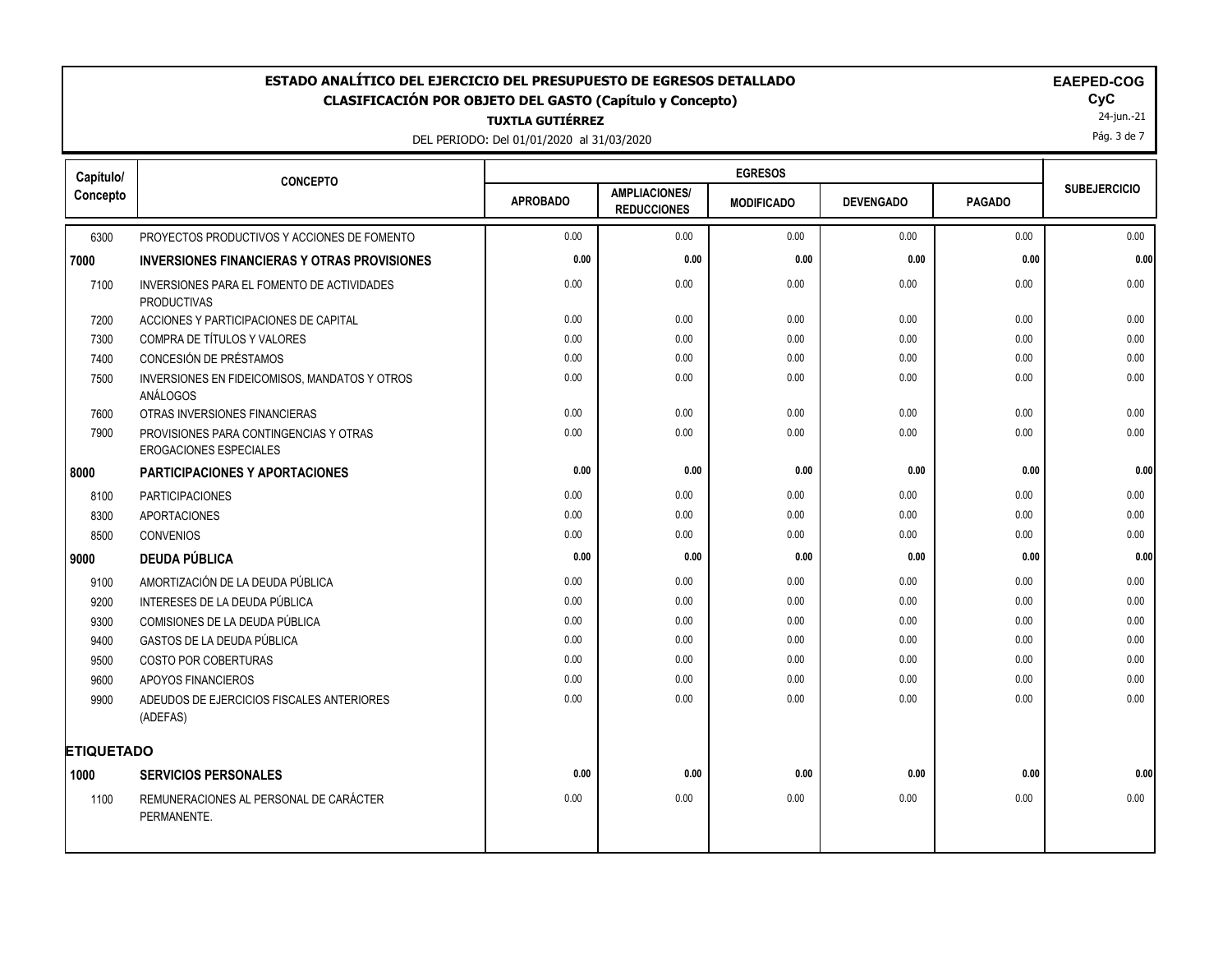## **ESTADO ANALÍTICO DEL EJERCICIO DEL PRESUPUESTO DE EGRESOS DETALLADO EAEPED-COG CLASIFICACIÓN POR OBJETO DEL GASTO (Capítulo y Concepto) CyC**

**TUXTLA GUTIÉRREZ**

DEL PERIODO: Del 01/01/2020 al 31/03/2020

| <b>AEPED-COG</b> |
|------------------|
|------------------|

24-jun.-21

Pág. 4 de 7

| Capítulo/ | <b>CONCEPTO</b>                                                              |                 |                                            | <b>EGRESOS</b>    |                  |               |                     |
|-----------|------------------------------------------------------------------------------|-----------------|--------------------------------------------|-------------------|------------------|---------------|---------------------|
| Concepto  |                                                                              | <b>APROBADO</b> | <b>AMPLIACIONES/</b><br><b>REDUCCIONES</b> | <b>MODIFICADO</b> | <b>DEVENGADO</b> | <b>PAGADO</b> | <b>SUBEJERCICIO</b> |
| 1200      | REMUNERACIONES AL PERSONAL DE CARÁCTER<br><b>TRANSITORIO</b>                 | 0.00            | 0.00                                       | 0.00              | 0.00             | 0.00          | 0.00                |
| 1300      | REMUNERACIONES ADICIONALES Y ESPECIALES                                      | 0.00            | 0.00                                       | 0.00              | 0.00             | 0.00          | 0.00                |
| 1400      | <b>SEGURIDAD SOCIAL</b>                                                      | 0.00            | 0.00                                       | 0.00              | 0.00             | 0.00          | 0.00                |
| 1500      | OTRAS PRESTACIONES SOCIALES Y ECONÓMICAS                                     | 0.00            | 0.00                                       | 0.00              | 0.00             | 0.00          | 0.00                |
| 1600      | <b>PREVISIONES</b>                                                           | 0.00            | 0.00                                       | 0.00              | 0.00             | 0.00          | 0.00                |
| 1700      | PAGO DE ESTÍMULOS A SERVIDORES PÚBLICOS                                      | 0.00            | 0.00                                       | 0.00              | 0.00             | 0.00          | 0.00                |
| 2000      | <b>MATERIALES Y SUMINISTROS</b>                                              | 0.00            | 0.00                                       | 0.00              | 0.00             | 0.00          | 0.00                |
| 2100      | MATERIALES DE ADMINISTRACIÓN, EMISIÓN DE<br>DOCUMENTOS Y ARTÍCULOS OFICIALES | 0.00            | 0.00                                       | 0.00              | 0.00             | 0.00          | 0.00                |
| 2200      | ALIMENTOS Y UTENSILIOS                                                       | 0.00            | 0.00                                       | 0.00              | 0.00             | 0.00          | 0.00                |
| 2300      | MATERIAS PRIMAS Y MATERIALES DE PRODUCCIÓN Y<br>COMERCIALIZACIÓN             | 0.00            | 0.00                                       | 0.00              | 0.00             | 0.00          | 0.00                |
| 2400      | MATERIALES Y ARTÍCULOS DE CONSTRUCCIÓN Y DE<br>REPARACIÓN                    | 0.00            | 0.00                                       | 0.00              | 0.00             | 0.00          | 0.00                |
| 2500      | PRODUCTOS QUÍMICOS, FARMACÉUTICOS Y DE<br><b>LABORATORIO</b>                 | 0.00            | 0.00                                       | 0.00              | 0.00             | 0.00          | 0.00                |
| 2600      | COMBUSTIBLES, LUBRICANTES Y ADITIVOS                                         | 0.00            | 0.00                                       | 0.00              | 0.00             | 0.00          | 0.00                |
| 2700      | VESTUARIO, BLANCOS, PRENDAS DE PROTECCIÓN Y<br>ARTÍCULOS DEPORTIVOS          | 0.00            | 0.00                                       | 0.00              | 0.00             | 0.00          | 0.00                |
| 2800      | MATERIALES Y SUMINISTROS PARA SEGURIDAD                                      | 0.00            | 0.00                                       | 0.00              | 0.00             | 0.00          | 0.00                |
| 2900      | HERRAMIENTAS, REFACCIONES Y ACCESORIOS MENORES                               | 0.00            | 0.00                                       | 0.00              | 0.00             | 0.00          | 0.00                |
| 3000      | <b>SERVICIOS GENERALES</b>                                                   | 0.00            | 0.00                                       | 0.00              | 0.00             | 0.00          | 0.00                |
| 3100      | SERVICIOS BÁSICOS                                                            | 0.00            | 0.00                                       | 0.00              | 0.00             | 0.00          | 0.00                |
| 3200      | SERVICIOS DE ARRENDAMIENTO                                                   | 0.00            | 0.00                                       | 0.00              | 0.00             | 0.00          | 0.00                |
| 3300      | SERVICIOS PROFESIONALES, CIENTÍFICOS, TÉCNICOS Y<br><b>OTROS SERVICIOS</b>   | 0.00            | 0.00                                       | 0.00              | 0.00             | 0.00          | 0.00                |
| 3400      | SERVICIOS FINANCIEROS, BANCARIOS Y COMERCIALES                               | 0.00            | 0.00                                       | 0.00              | 0.00             | 0.00          | 0.00                |
| 3500      | SERVICIOS DE INSTALACIÓN, REPARACIÓN,<br>MANTENIMIENTO Y CONSERVACIÓN        | 0.00            | 0.00                                       | 0.00              | 0.00             | 0.00          | 0.00                |
| 3600      | SERVICIOS DE COMUNICACIÓN SOCIAL Y PUBLICIDAD                                | 0.00            | 0.00                                       | 0.00              | 0.00             | 0.00          | 0.00                |
| 3700      | SERVICIOS DE TRASLADO Y VIÁTICOS                                             | 0.00            | 0.00                                       | 0.00              | 0.00             | 0.00          | 0.00                |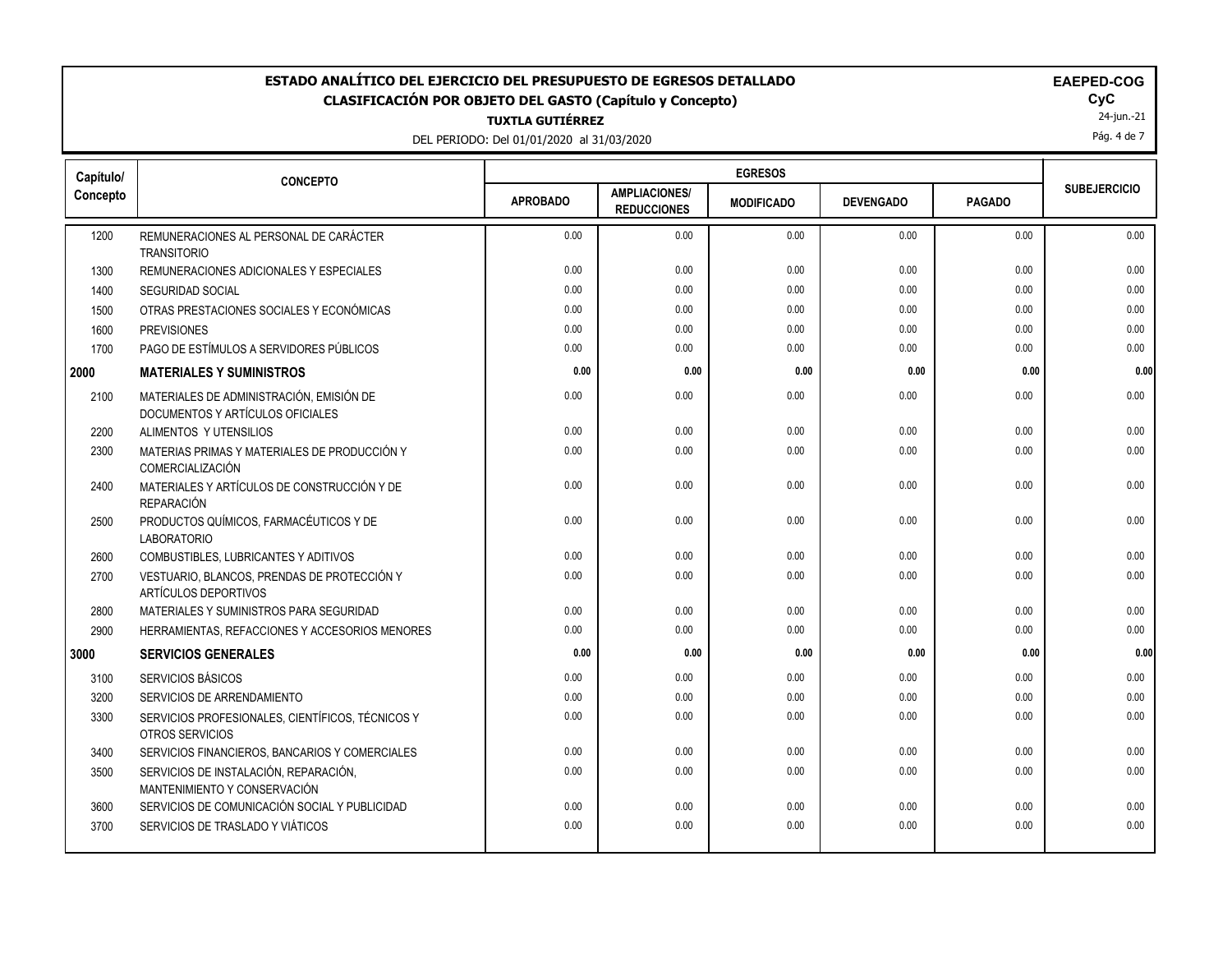#### ESTADO ANALÍTICO DEL EJERCICIO DEL PRESUPUESTO DE EGRESOS DETALLADO<br>CLASIFICACIÓN POR OBJETO DEL GASTO (Capítulo y Concepto) **EAEPED-COGASIFICACIÓN POR OBJETO DEL GASTO** (Capítulo y Concepto) **CLASIFICACIÓN POR OBJETO DEL GASTO (Capítulo y Concepto) CyC**

**TUXTLA GUTIÉRREZ**

DEL PERIODO: Del 01/01/2020 al 31/03/2020

|  | <b>EAEPED-COG</b> |
|--|-------------------|
|--|-------------------|

24-jun.-21

Pág. 5 de 7

| Capítulo/ | <b>CONCEPTO</b>                                             |                 |                                            | <b>EGRESOS</b>    |                  |               |                     |
|-----------|-------------------------------------------------------------|-----------------|--------------------------------------------|-------------------|------------------|---------------|---------------------|
| Concepto  |                                                             | <b>APROBADO</b> | <b>AMPLIACIONES/</b><br><b>REDUCCIONES</b> | <b>MODIFICADO</b> | <b>DEVENGADO</b> | <b>PAGADO</b> | <b>SUBEJERCICIO</b> |
| 3800      | <b>SERVICIOS OFICIALES</b>                                  | 0.00            | 0.00                                       | 0.00              | 0.00             | 0.00          | 0.00                |
| 3900      | OTROS SERVICIOS GENERALES                                   | 0.00            | 0.00                                       | 0.00              | 0.00             | 0.00          | 0.00                |
| 4000      | TRANSFERENCIAS, ASIGNACIONES, SUBSIDIOS Y OTRAS AYI         | 0.00            | 0.00                                       | 0.00              | 0.00             | 0.00          | 0.00                |
| 4100      | TRANSFERENCIAS INTERNAS Y ASIGNACIONES AL SECTOR<br>PÚBLICO | 0.00            | 0.00                                       | 0.00              | 0.00             | 0.00          | 0.00                |
| 4200      | TRANSFERENCIAS AL RESTO DEL SECTOR PÚBLICO                  | 0.00            | 0.00                                       | 0.00              | 0.00             | 0.00          | 0.00                |
| 4300      | SUBSIDIOS Y SUBVENCIONES                                    | 0.00            | 0.00                                       | 0.00              | 0.00             | 0.00          | 0.00                |
| 4400      | AYUDAS SOCIALES                                             | 0.00            | 0.00                                       | 0.00              | 0.00             | 0.00          | 0.00                |
| 4500      | PENSIONES Y JUBILACIONES                                    | 0.00            | 0.00                                       | 0.00              | 0.00             | 0.00          | 0.00                |
| 4600      | TRANSFERENCIAS A FIDEICOMISOS, MANDATOS Y OTROS<br>ANÁLOGOS | 0.00            | 0.00                                       | 0.00              | 0.00             | 0.00          | 0.00                |
| 4700      | TRANSFERENCIAS A LA SEGURIDAD SOCIAL                        | 0.00            | 0.00                                       | 0.00              | 0.00             | 0.00          | 0.00                |
| 4800      | <b>DONATIVOS</b>                                            | 0.00            | 0.00                                       | 0.00              | 0.00             | 0.00          | 0.00                |
| 4900      | <b>TRANSFERENCIAS AL EXTERIOR</b>                           | 0.00            | 0.00                                       | 0.00              | 0.00             | 0.00          | 0.00                |
| 5000      | <b>BIENES MUEBLES, INMUEBLES E INTANGIBLES</b>              | 0.00            | 0.00                                       | 0.00              | 0.00             | 0.00          | 0.00                |
| 5100      | MOBILIARIO Y EQUIPO DE ADMINISTRACIÓN                       | 0.00            | 0.00                                       | 0.00              | 0.00             | 0.00          | 0.00                |
| 5200      | MOBILIARIO Y EQUIPO EDUCACIONAL Y RECREATIVO                | 0.00            | 0.00                                       | 0.00              | 0.00             | 0.00          | 0.00                |
| 5300      | EQUIPO E INSTRUMENTAL MÉDICO Y DE LABORATORIO               | 0.00            | 0.00                                       | 0.00              | 0.00             | 0.00          | 0.00                |
| 5400      | VEHÍCULOS Y EQUIPO DE TRANSPORTE                            | 0.00            | 0.00                                       | 0.00              | 0.00             | 0.00          | 0.00                |
| 5500      | EQUIPO DE DEFENSA Y SEGURIDAD                               | 0.00            | 0.00                                       | 0.00              | 0.00             | 0.00          | 0.00                |
| 5600      | MAQUINARIA, OTROS EQUIPOS Y HERRAMIENTAS                    | 0.00            | 0.00                                       | 0.00              | 0.00             | 0.00          | 0.00                |
| 5700      | ACTIVOS BIOLÓGICOS                                          | 0.00            | 0.00                                       | 0.00              | 0.00             | 0.00          | 0.00                |
| 5800      | <b>BIENES INMUEBLES</b>                                     | 0.00            | 0.00                                       | 0.00              | 0.00             | 0.00          | 0.00                |
| 5900      | <b>ACTIVOS INTANGIBLES</b>                                  | 0.00            | 0.00                                       | 0.00              | 0.00             | 0.00          | 0.00                |
| 6000      | <b>INVERSIÓN PÚBLICA</b>                                    | 0.00            | 0.00                                       | 0.00              | 0.00             | 0.00          | 0.00                |
| 6100      | OBRA PÚBLICA EN BIENES DE DOMINIO PÚBLICO                   | 0.00            | 0.00                                       | 0.00              | 0.00             | 0.00          | 0.00                |
| 6200      | OBRA PÚBLICA EN BIENES DE DOMINIO PROPIO                    | 0.00            | 0.00                                       | 0.00              | 0.00             | 0.00          | 0.00                |
| 6300      | PROYECTOS PRODUCTIVOS Y ACCIONES DE FOMENTO                 | 0.00            | 0.00                                       | 0.00              | 0.00             | 0.00          | 0.00                |
| 7000      | <b>INVERSIONES FINANCIERAS Y OTRAS PROVISIONES</b>          | 0.00            | 0.00                                       | 0.00              | 0.00             | 0.00          | 0.00                |
|           |                                                             |                 |                                            |                   |                  |               |                     |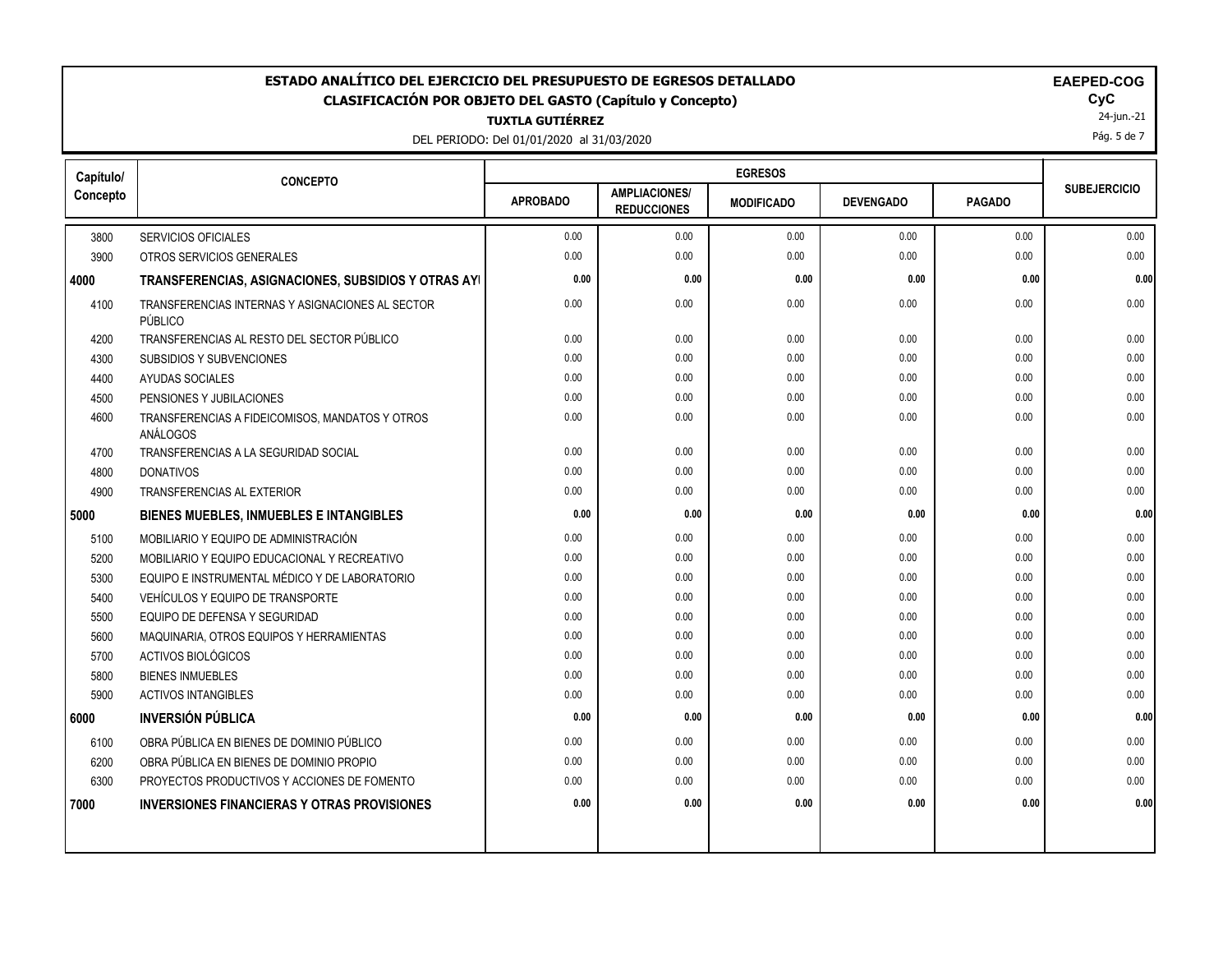## **ESTADO ANALÍTICO DEL EJERCICIO DEL PRESUPUESTO DE EGRESOS DETALLADO EAEPED-COG CLASIFICACIÓN POR OBJETO DEL GASTO (Capítulo y Concepto) CyC**

**TUXTLA GUTIÉRREZ**

DEL PERIODO: Del 01/01/2020 al 31/03/2020

|  | <b>EAEPED-COC</b> |  |
|--|-------------------|--|
|  |                   |  |

 $\mathsf{Cyc}$ <br>24-jun.-21

Pág. 6 de 7

| Capítulo/ | <b>CONCEPTO</b>                                                  |                 |                                            | <b>EGRESOS</b>    |                  |               |                     |
|-----------|------------------------------------------------------------------|-----------------|--------------------------------------------|-------------------|------------------|---------------|---------------------|
| Concepto  |                                                                  | <b>APROBADO</b> | <b>AMPLIACIONES/</b><br><b>REDUCCIONES</b> | <b>MODIFICADO</b> | <b>DEVENGADO</b> | <b>PAGADO</b> | <b>SUBEJERCICIO</b> |
| 7100      | INVERSIONES PARA EL FOMENTO DE ACTIVIDADES<br><b>PRODUCTIVAS</b> | 0.00            | 0.00                                       | 0.00              | 0.00             | 0.00          | 0.00                |
| 7200      | ACCIONES Y PARTICIPACIONES DE CAPITAL                            | 0.00            | 0.00                                       | 0.00              | 0.00             | 0.00          | 0.00                |
| 7300      | COMPRA DE TÍTULOS Y VALORES                                      | 0.00            | 0.00                                       | 0.00              | 0.00             | 0.00          | 0.00                |
| 7400      | CONCESIÓN DE PRÉSTAMOS                                           | 0.00            | 0.00                                       | 0.00              | 0.00             | 0.00          | 0.00                |
| 7500      | INVERSIONES EN FIDEICOMISOS, MANDATOS Y OTROS<br>ANÁLOGOS        | 0.00            | 0.00                                       | 0.00              | 0.00             | 0.00          | 0.00                |
| 7600      | OTRAS INVERSIONES FINANCIERAS                                    | 0.00            | 0.00                                       | 0.00              | 0.00             | 0.00          | 0.00                |
| 7900      | PROVISIONES PARA CONTINGENCIAS Y OTRAS<br>EROGACIONES ESPECIALES | 0.00            | 0.00                                       | 0.00              | 0.00             | 0.00          | 0.00                |
| 8000      | PARTICIPACIONES Y APORTACIONES                                   | 0.00            | 0.00                                       | 0.00              | 0.00             | 0.00          | 0.00                |
| 8100      | <b>PARTICIPACIONES</b>                                           | 0.00            | 0.00                                       | 0.00              | 0.00             | 0.00          | 0.00                |
| 8300      | <b>APORTACIONES</b>                                              | 0.00            | 0.00                                       | 0.00              | 0.00             | 0.00          | 0.00                |
| 8500      | CONVENIOS                                                        | 0.00            | 0.00                                       | 0.00              | 0.00             | 0.00          | 0.00                |
| 9000      | <b>DEUDA PÚBLICA</b>                                             | 0.00            | 0.00                                       | 0.00              | 0.00             | 0.00          | 0.00                |
| 9100      | AMORTIZACIÓN DE LA DEUDA PÚBLICA                                 | 0.00            | 0.00                                       | 0.00              | 0.00             | 0.00          | 0.00                |
| 9200      | INTERESES DE LA DEUDA PÚBLICA                                    | 0.00            | 0.00                                       | 0.00              | 0.00             | 0.00          | 0.00                |
| 9300      | COMISIONES DE LA DEUDA PÚBLICA                                   | 0.00            | 0.00                                       | 0.00              | 0.00             | 0.00          | 0.00                |
| 9400      | GASTOS DE LA DEUDA PÚBLICA                                       | 0.00            | 0.00                                       | 0.00              | 0.00             | 0.00          | 0.00                |
| 9500      | COSTO POR COBERTURAS                                             | 0.00            | 0.00                                       | 0.00              | 0.00             | 0.00          | 0.00                |
| 9600      | APOYOS FINANCIEROS                                               | 0.00            | 0.00                                       | 0.00              | 0.00             | 0.00          | 0.00                |
| 9900      | ADEUDOS DE EJERCICIOS FISCALES ANTERIORES<br>(ADEFAS)            | 0.00            | 0.00                                       | 0.00              | 0.00             | 0.00          | 0.00                |
|           |                                                                  |                 |                                            |                   |                  |               |                     |
|           |                                                                  |                 |                                            |                   |                  |               |                     |
|           |                                                                  |                 |                                            |                   |                  |               |                     |
|           |                                                                  |                 |                                            |                   |                  |               |                     |